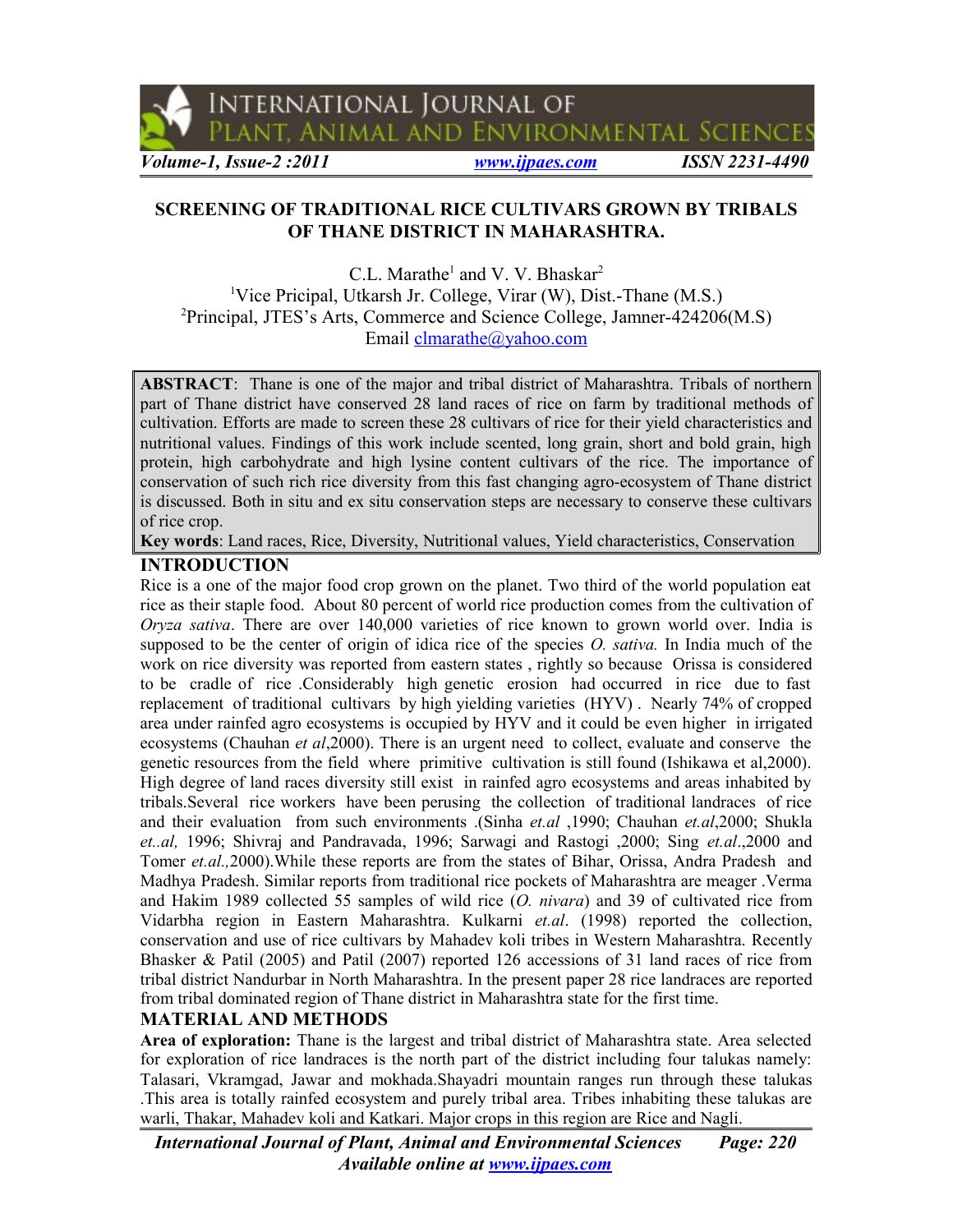**Survey and collection:** Ethno botanical principles were followed for the collection of different landraces of crops grown by tribal people of the district. Accession numbers were given to all samples and their passport information was recorded separately. Morphogenetic differences among the landraces and their yield characteristics are recorded.

**Analysis of grains:** Total carbohydrates were extracted by the method of Hegde and Hofreiter(1992) and estimated employing the method of McCredy *et.al.* (1950).The grain proteins were precipitated in TCA ,dissolved in 0.05 N NaOH and measured as per Lowry *et.al. (*1951).For estimation of free amino acid s the grain powder extracted in 80% served as sample . The method of Harding & Maclean (1916) was employed for estimation of amino acids. Average of three replicates was recorded for every sample and the amount s were expressed in g/ 100g dry weight i.e. percentage. Screening of grains for lysine content is carried out as per Theymoli Balasubramanian and Sadasivam (1987)

## **RESULTS AND DISCUSSION**

In all 28 landraces of rice collected from tribal area of Thane district. Table- 1 showing levels of insoluble proteins, total amino acids and total carbohydrates of grains of different land races grown in tribal area of Thane district.

| Accession<br>No. | Landrace<br>(Local name) | Insoluble<br>Proteins<br>g/100g | Total<br>Amino<br>acids<br>g/100g | Lysine<br>g/16g<br>N | Total<br>Hydrolysable<br>Carbohydrates<br>g / 100 g |
|------------------|--------------------------|---------------------------------|-----------------------------------|----------------------|-----------------------------------------------------|
| $R-01$           | Rajghudya                | 4.4                             | 4.20                              | 2.36                 | 64                                                  |
| $R-02$           | Malghudya                | 4.2                             | 3.84                              | 2.13                 | 70                                                  |
| $R-03$           | Lal kudai                | $\overline{7.5}$                | $\overline{3}.00$                 | 1.06                 | 40                                                  |
| $R-04$           | Dangi                    | 3.2                             | 2.18                              | 2.75                 | 80                                                  |
| $R-05$           | Jira bhat                | 4.2                             | 2.00                              | 1.90                 | 40                                                  |
| $R-06$           | Tornya                   | 0.8                             | 2.00                              | 2.32                 | 70                                                  |
| $R-07$           | Kolpi                    | 3.8                             | 1.84                              | 2.31                 | 82                                                  |
| $R-08$           | Kolam                    | 3.6                             | 3.00                              | 2.44                 | 95                                                  |
| $R-09$           | Dodkya dangi             | $\overline{2}$                  | 3.20                              | 4.00                 | 95                                                  |
| $R-10$           | Kolpi 2                  | 2.4                             | 2.20                              | 3.33                 | 95                                                  |
| $R-11$           | Patanya                  | $\overline{1.2}$                | 1.44                              | 3.33                 | 80                                                  |
| $R-12$           | Javarya                  | 1.6                             | 1.50                              | 3.50                 | 89                                                  |
| $R-13$           | Varangal                 | 3.8                             | 2.12                              | 4.40                 | 60                                                  |
| $R-14$           | Mal kolam                | $\overline{1.2}$                | 2.34                              | 2.66                 | 95                                                  |
| $R-15$           | Suganta                  | $\overline{3}$                  | 1.18                              | 3.20                 | 60                                                  |
| $R-16$           | Badmya                   | 3.2                             | 2.16                              | 1.25                 | 65                                                  |
| $R-17$           | Salva bhat               | $\overline{3.8}$                | 1.70                              | 3.50                 | 80                                                  |
| $R-18$           | Tychun                   | 6.2                             | 1.84                              | 2.32                 | 82                                                  |
| $R-19$           | Sag bhat                 | $\overline{2}$                  | 1.70                              | 3.20                 | 58                                                  |
| $R-20$           | Masala bhat              | 1.6                             | 2.12                              | 3.50                 | 89                                                  |
| $R-21$           | Solam                    | 3.2                             | 1.70                              | 2.25                 | 66                                                  |
| $R-22$           | Jhini                    | 3.4                             | 2.14                              | 2.25                 | 40                                                  |
| $R-23$           | Bhai bhat                | 1.2                             | 1.90                              | 4.00                 | 80                                                  |
| $R-24$           | Dhundhunya               | 6.5                             | 3.84                              | 1.60                 | 85                                                  |
| $R-25$           | Kalait                   | 3.2                             | 2.37                              | 3.75                 | 58                                                  |
| $R-26$           | Surati                   | 1.2                             | 2.00                              | 3.33                 | 95                                                  |
| $R-27$           | Masuri                   | 1.2                             | 1.20                              | 3.63                 | 82                                                  |
| $R-28$           | Chimansal                | 4.4                             | 2.14                              | $\overline{3.09}$    | 80                                                  |

**Table 1. Contents of insoluble proteins, free amino acids and carbohydrates in rice landraces grown in Tribal area of Thane district- Maharashtra.**

*International Journal of Plant, Animal and Environmental Sciences Page:221 Available online at [www.ijpaes.com](http://www.ijpaes.com/)*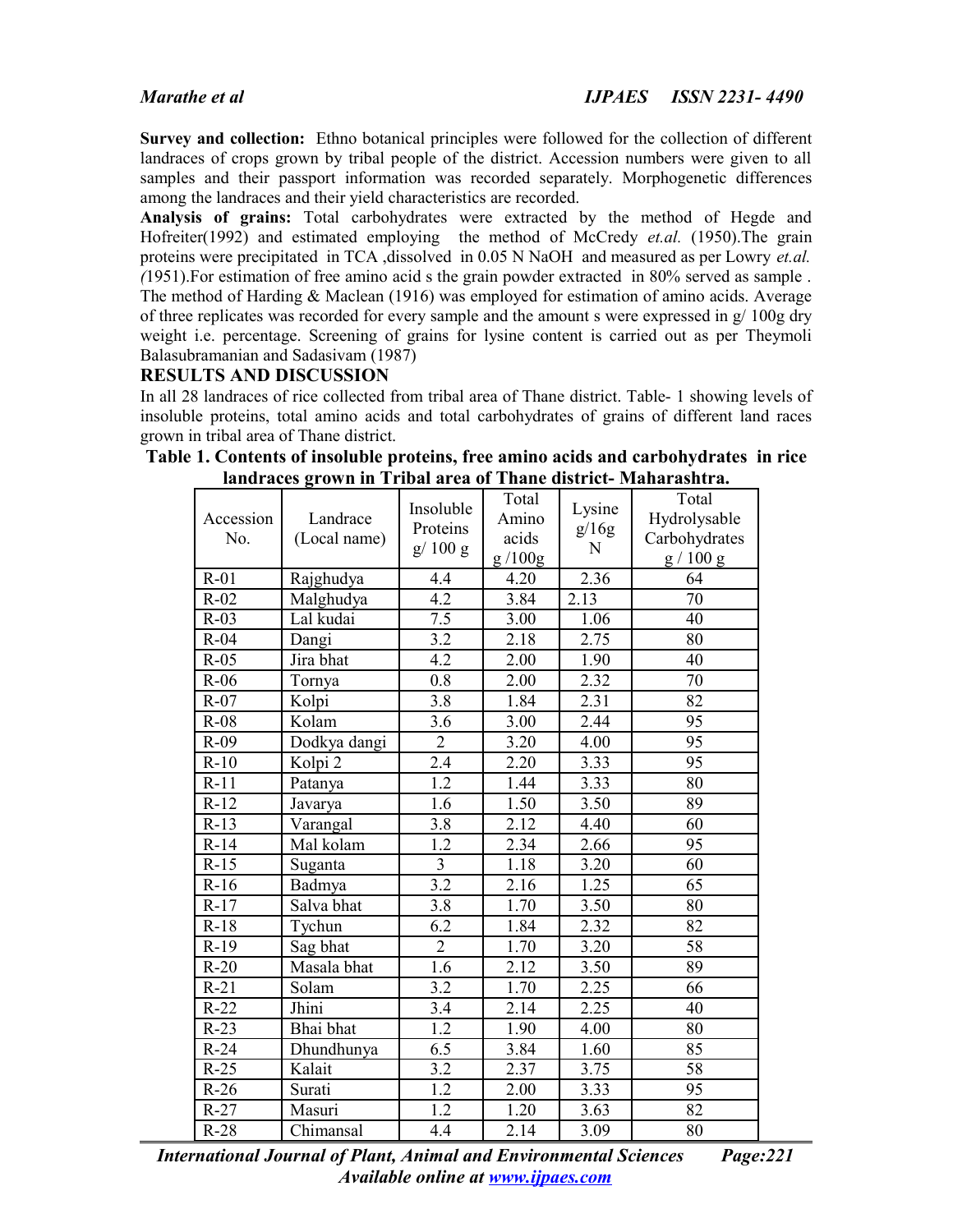| S. No.                      | Character                       | Max.  | Min.           | Mean   | Accession useful in<br>further breeding<br>programme |
|-----------------------------|---------------------------------|-------|----------------|--------|------------------------------------------------------|
|                             | Plant height (cm.)              | 150   | 80             | 107.21 | $R-18$ , $R-07$                                      |
| $\mathcal{D}_{\mathcal{L}}$ | Days to maturity                | 160   | 60             | 90.45  |                                                      |
| 3                           | No. of Tillers                  | 8     | $\overline{2}$ | 4      | $R-22, R-27$                                         |
| $\overline{4}$              | Panicle length (cm)             | 27    | 17             | 21.50  | $R - 25R - 28$                                       |
| 5                           | Number of grains per            | 260   | 62             | 127    | $R-22$                                               |
|                             | Panicle                         |       |                |        |                                                      |
| 6                           | Kernel length (cm)              | 0.95  | 0.59           | 0.79   | $R-13$                                               |
| 6                           | Length $\&$ breadth (L:B) ratio | 5.176 | 1.923          | 3.319  | $R-01, R-24$                                         |
|                             | 100 grain weight (gm.)          | 2.984 | 0.996          | 1.708  | $R-23, R-24$                                         |
| 8                           | Total Proteins (%)              | 7.5   | 0.8            | 3.13   | $R-03, R-24, R-18$                                   |
| 9                           | Total carbohydrates (%)         | 95    | 40             | 74.46  | R-26, R-09, R-03                                     |

**Table 2. The range of diversity in Morphogenetic, yield and Nutritional Characteristics of rice cultivars from tribal area of Thane district of Maharashtra.**

The insoluble proteins levels of these landraces ranged between 0.8 to 7.5%. While total amino acid level ranged between 1.5 to4.5 percent. Level of total carbohydrates showing wide range from 40% to 95%. Level of Lysine content ranging from 1.06 to 4.00. Higher lysine content is shown by 3 landraces i.e. R-23,R-13 and R-09.

Fig. 1. Shows the number of landraces of rice falling in different class intervals of insoluble proteins, total amino acid and total carbohydrates levels. Ten landraces showed protein content 0.5 to2.00%. Another 11 landraces showed protein content 2.1 to 4.0 % and four landraces showed protein content 4.1 to 6.0 %. While three landraces –Lal kudai, Dhundhuniya and Tychun showed higher protein content i.e. 6.1 to 7.5 %.



*International Journal of Plant, Animal and Environmental Sciences Page: 222 Available online at [www.ijpaes.com](http://www.ijpaes.com/)*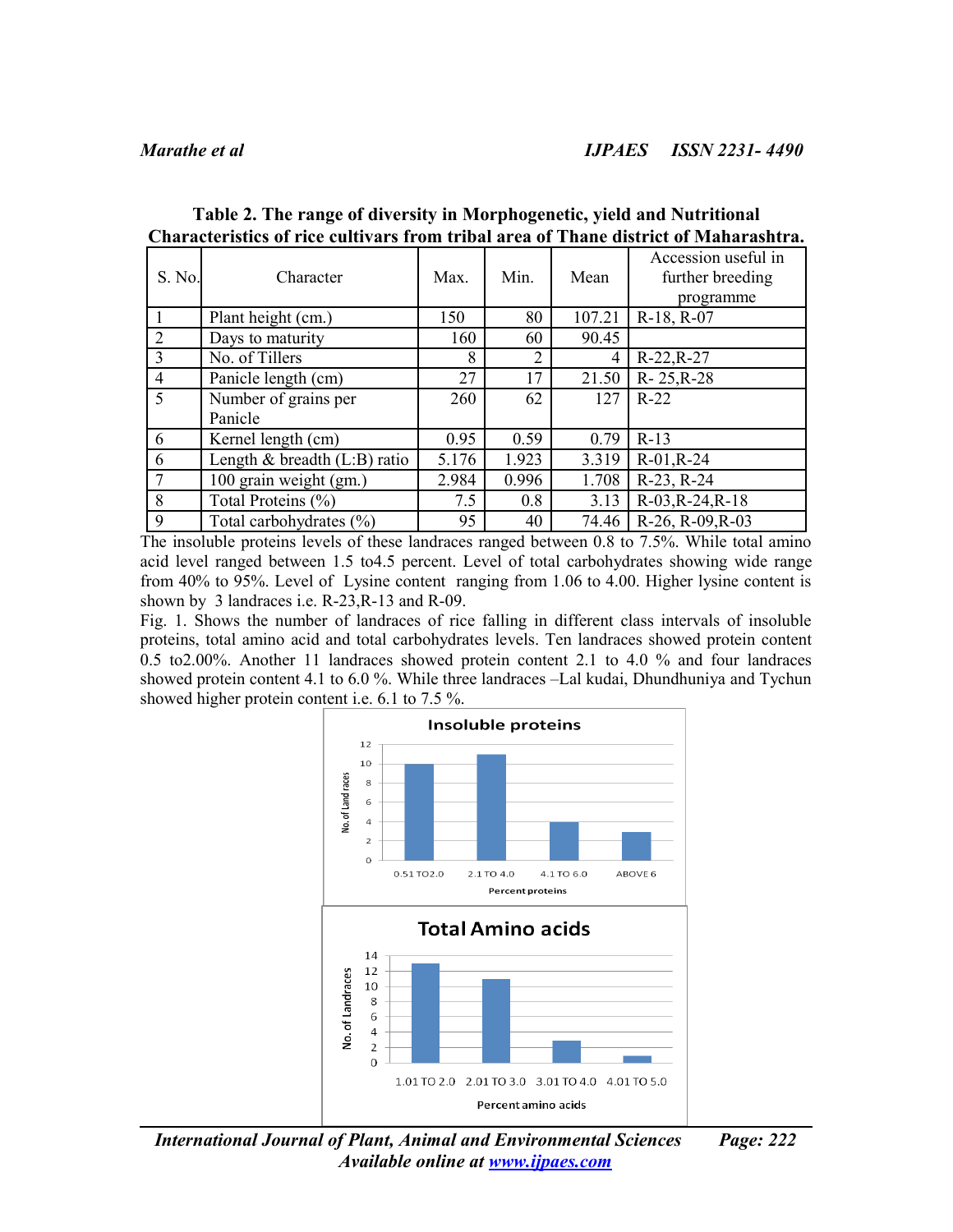

**Figure 1. Number of Landraces of rice showing different ranges of levels of Insoluble Proteins, Total Amino acids and Total carbohydrates.**

Total amino acid content ranging from 1 to 2 % showed by 13 landraces, 2 to 3% showed by 11 land races , 3 to 4% showed by 3 land races . Whereas the range of 4 to 6% amino acid is showed by only one landrace i.e. Rajghudya.

Result of screening of landraces for total carbohydrates content showing the wide range. Total carbohydrates content 21 to 40 % found in three land races, 41 to 60 % found in four land races, 61 to 80 % found ten land races and above 80% found in 11 landraces.

Table 2. Shows only range of diversity in morphogenetic characters and content of total carbohydrates and proteins of the grains of collected landraces .Values of these characters for every land race is not shown. The genetic diversity in plant height varies from 80 cm to 150 cm. The results indicate that accession R-18 and R- 7 are short whereas R-27 is the tallest one. All other land races showing average height i.e. 107 cm.

The genetic diversity in number of tillers produced ranges from 2 to 8. Accession R-3 amd R-9 produce two to three tillers per plant. The farmers correlate this with drought tolerance. They consider land race with less number of tillers can tolerate drought condition in better way as compare to landraces with more number of tillers. Recently less number of tillers per plant correlated with high drought tolerance capacity of rice plant (Pradhan S.K. *et. Al.* 2003).

Accession R-1, R-22 and R-14 are showing long and slim type of grains. Among these R-22 i.e. Jhini is most popular in Mumbai and Thane market. Jhini is popularly called Vada Kolam. Few years back the Vada kolam (Jhini) was the most common landrace grown by farmers of Vada taluka . But now it is tottaly replaced by the H.Y.V. Some other varities of rice are being sold in the market by the name of Vada kolam. Another important character of Jhini is higher number of grains per panicle i.e. 260. one of the reason for replacing Jhini or Vada kolam by local farmer is its low disease resistance and low drought tolerance.

Accession R-03, R-24 and R-18 are showing high protein content.

Among these R-24 i.e. Dhundhunya having short and bold grains with 100 grain weight 2.984 which is highest among the recorded 28 landraces. Accession R-03 is important landrace as it is showing high protein content with low carbohydrate content and less number of tillers. However, the protein content of these landraces is less than the WHO standard of 9-12 % for rice. In the present report the grains are screened for only insoluble protein levels , if the fraction soluble fraction is also considered than total proteins may be still higher to touch the WHO standard.

The range of carbohydrate content of the grain is from 40% to 95%. Low carbohydrate level in landraces like accession R-03 and R-05 indicates less starch and glutinous endosperm. This endosperm character is rare among indica rice and is the character of japonica rice. Chuhan et.al. and Nayak et.al. have screened several collection from Bihar and Orissa for amylase content and found the presence of sticky and nonsticky cultivars. A detail analysis of the ratio of amylase and amylopectin of these landraces will through more light about their endosperm character and genetic diversity.